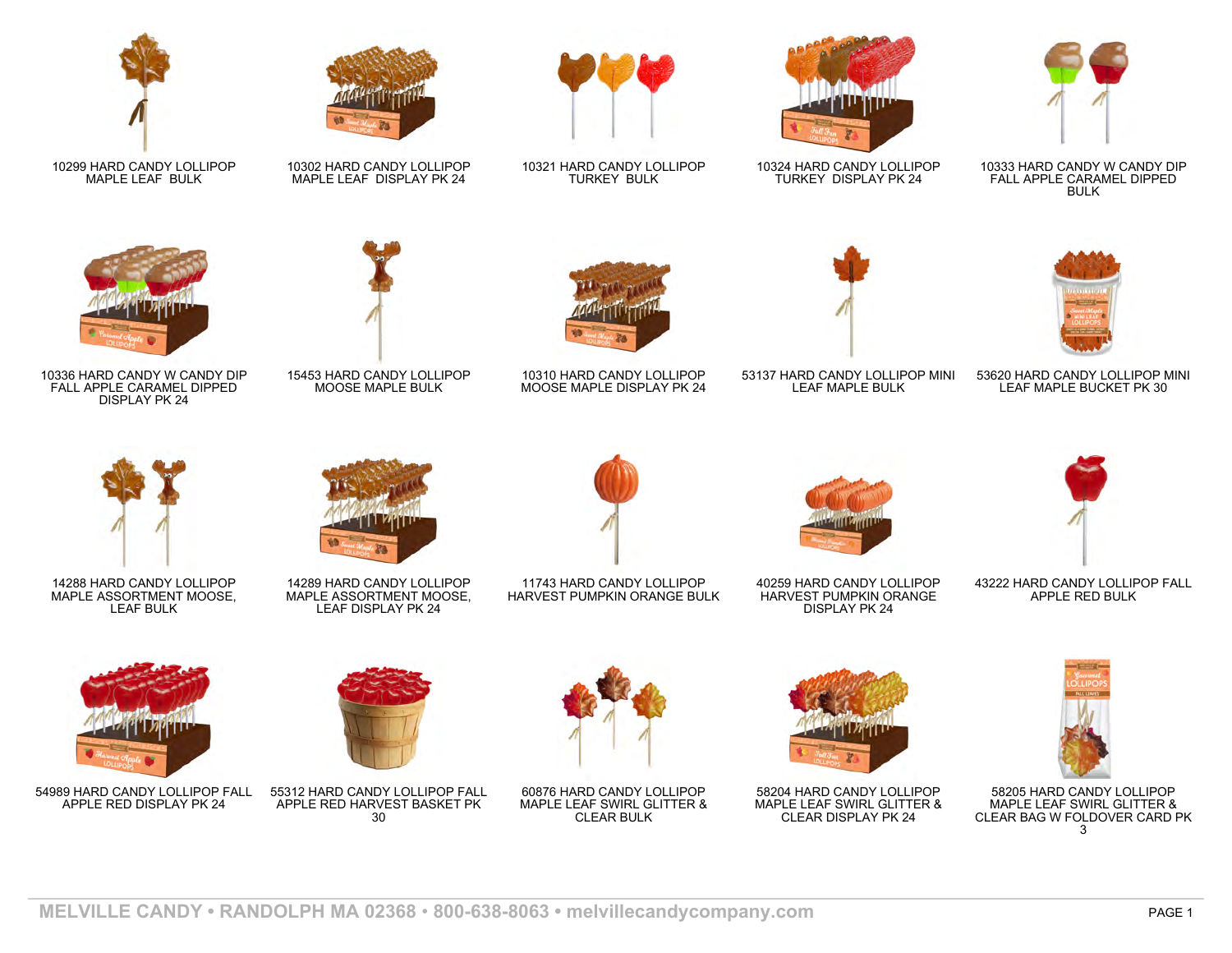

10290 HARD CANDY LOLLIPOP AUTUMN LEAVES RED, YELLOW, ORANGE BULK



10293 HARD CANDY LOLLIPOP AUTUMN LEAVES RED, YELLOW, ORANGE DISPLAY PK 24





10295 HARD CANDY LOLLIPOP AUTUMN LEAVES RED, YELLOW, ORANGE HARVEST BASKET PK 30



41378 CHOC PIE FALL FLAVORS ASSORTMENT APPLE, PUMPKIN SPICE & PECAN BULK W HANG TAG



41379 CHOC PIE FALL FLAVORS ASSORTMENT APPLE, PUMPKIN SPICE & PECAN DISPLAY W HANG TAG PK 12



42379 CHOC PIE PECAN SALTED CARAMEL FUDGE BULK W HANG TAG



41368 CHOC PIE PECAN SALTED CARAMEL FUDGE DISPLAY W HANG TAG PK 12



40015 CHOC PIE APPLE SALTED CARAMEL FUDGE BULK W HANG TAG

40016 CHOC PIE PUMPKIN SPICE SALTED CARAMEL FUDGE BULK W HANG TAG



43096 CHOC PIE APPLE SALTED CARAMEL FUDGE DISPLAY W HANG TAG PK 12

43095 CHOC PIE PUMPKIN SPICE SALTED CARAMEL FUDGE DISPLAY W HANG TAG PK 12



22686 CHOC PIE APPLE SALTED CARAMEL FUDGE GIFT BOX PK 2

22687 CHOC PIE PUMPKIN SPICE SALTED CARAMEL FUDGE GIFT BOX PK 2



60922 RICE CEREAL TREAT W CHOC PIE SLICE PUMPKIN, PECAN, CHOCOLATE CREAM BULK W HANG TAG



61333 RICE CEREAL TREAT W CHOC PIE SLICE PUMPKIN, PECAN, CHOCOLATE CREAM DISPLAY W HANG TAG PK 18



61637 RICE CEREAL TREAT W CHOC PIE SLICE PUMPKIN PIE BULK W HANG TAG



60646 RICE CEREAL TREAT W CHOC PIE SLICE PUMPKIN PIE DISPLAY W HANG TAG PK 18



60647 RICE CEREAL TREAT W CHOC PIE SLICE CHOCOLATE CREAM BULK W HANG TAG



62049 RICE CEREAL TREAT W CHOC PIE SLICE CHOCOLATE CREAM DISPLAY W HANG TAG PK 18



61636 RICE CEREAL TREAT W CHOC PIE SLICE PECAN PIE BULK W HANG TAG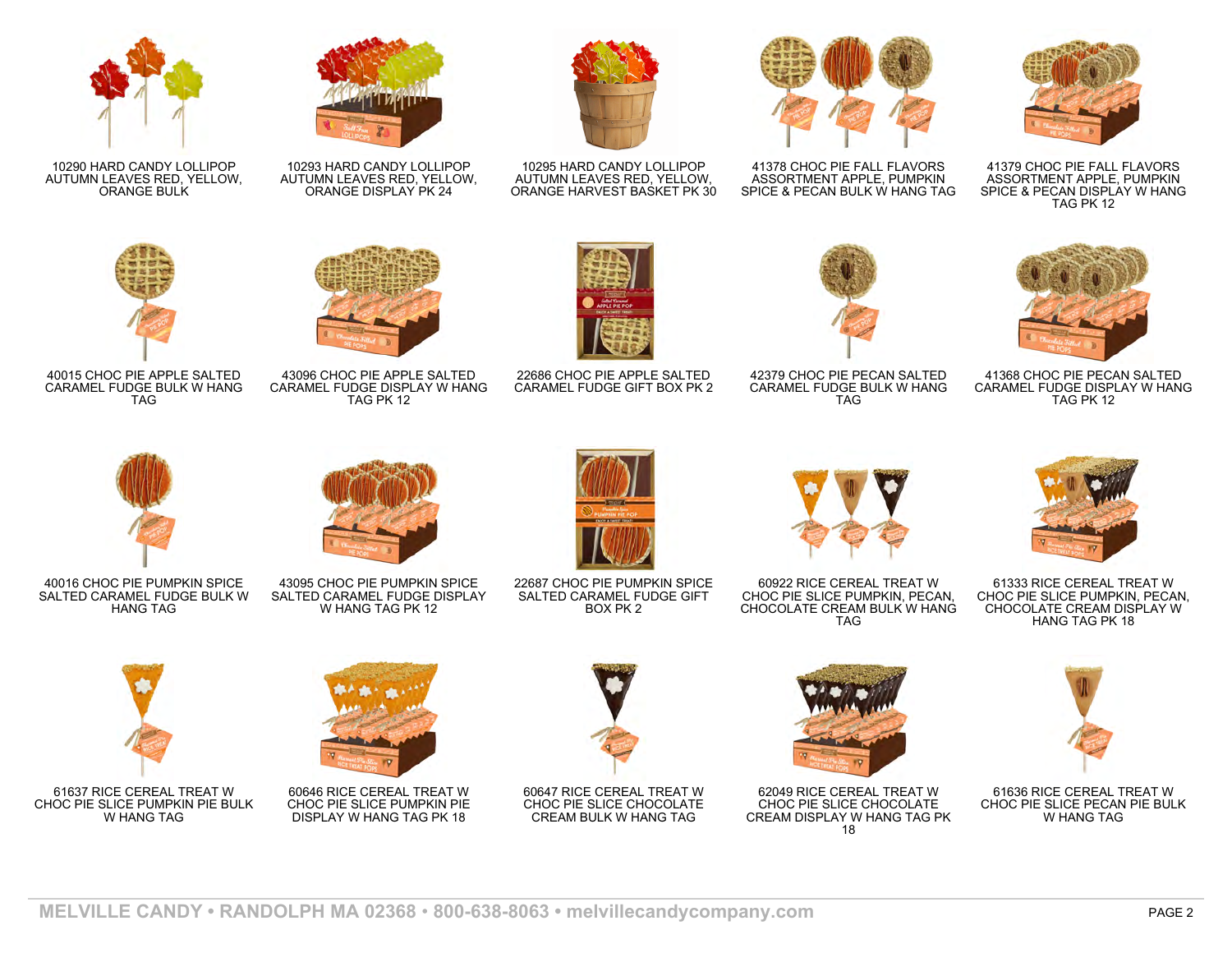

60645 RICE CEREAL TREAT W CHOC PIE SLICE PECAN PIE DISPLAY W HANG TAG PK 18



62205 MARSHMALLOW TOPPER W CHOC CIRCLE 2.5IN SALTED CARAMEL, SMORE, PUMPKIN SPICE DRIZZLE BULK W HEADER CARD

MAKER



60127 MARSHMALLOW SHAPE MINI PLAIN MINI PUMPKIN TOPPER PLAIN ORANGE BAG ZIP POUCH PK 10



62317 MARSHMALLOW TOPPER W CHOC DOUGHNUT 2.75IN FRONT DIP: MAPLE, PUMPKIN SPICE, APPLE CIDER DISPLAY CADDY PK 1



58877 MARSHMALLOW SHAPE MED W CHOC DOUGHNUT 2.75IN MAPLE, PUMPKIN SPICE, APPLE CIDER BULK W HANG TAG



55486 MARSHMALLOW SHAPE MED W CHOC DOUGHNUT 2.75IN MAPLE, PUMPKIN SPICE, APPLE CIDER DISPLAY LONG SIDE FRONT W HANG TAG PK 18



44930 CHOC HOT COCOA MAKER PUMPKIN SPICE BULK W HEADER **STICKER** 



44366 CHOC HOT COCOA MAKER PUMPKIN SPICE CINNAMON SUGAR DISPLAY CADDY W HEADER PK 16



10489 HARD CANDY LOLLIPOP CHEERFUL HALLOWEEN ASSORTMENT SITTING CAT, HAPPY JACKOLANTERN, BAT BULK



13935 HARD CANDY LOLLIPOP CHEERFUL HALLOWEEN ASSORTMENT SITTING CAT, HAPPY JACKOLANTERN, BAT DISPLAY PK 24



10395 HARD CANDY LOLLIPOP SPOOKY PUMPKIN ORANGE BULK





22655 HARD CANDY LOLLIPOP SUGAR SKULL DECAL STICKER DISPLAY PK 24



10413 HARD CANDY LOLLIPOP SPOOKY HALLOWEEN ASSORTMENT GHOST, BLACK CAT, PUMPKIN BULK



10396 HARD CANDY LOLLIPOP SPOOKY PUMPKIN ORANGE DISPLAY PK 24



SPOOKY HALLOWEEN ASSORTMENT GHOST, BLACK CAT, PUMPKIN DISPLAY PK 24



10404 HARD CANDY LOLLIPOP HAPPY JACKOLANTERN ORANGE BULK<sup>T</sup>

10401 HARD CANDY LOLLIPOP SPOOKY HALLOWEEN GHOST WHITE BULK

10405 HARD CANDY LOLLIPOP HAPPY JACKOLANTERN ORANGE DISPLAY PK 24



10402 HARD CANDY LOLLIPOP SPOOKY HALLOWEEN GHOST WHITE DISPLAY PK 24

22654 HARD CANDY LOLLIPOP SUGAR SKULL DECAL STICKER BULK<sup>T</sup>

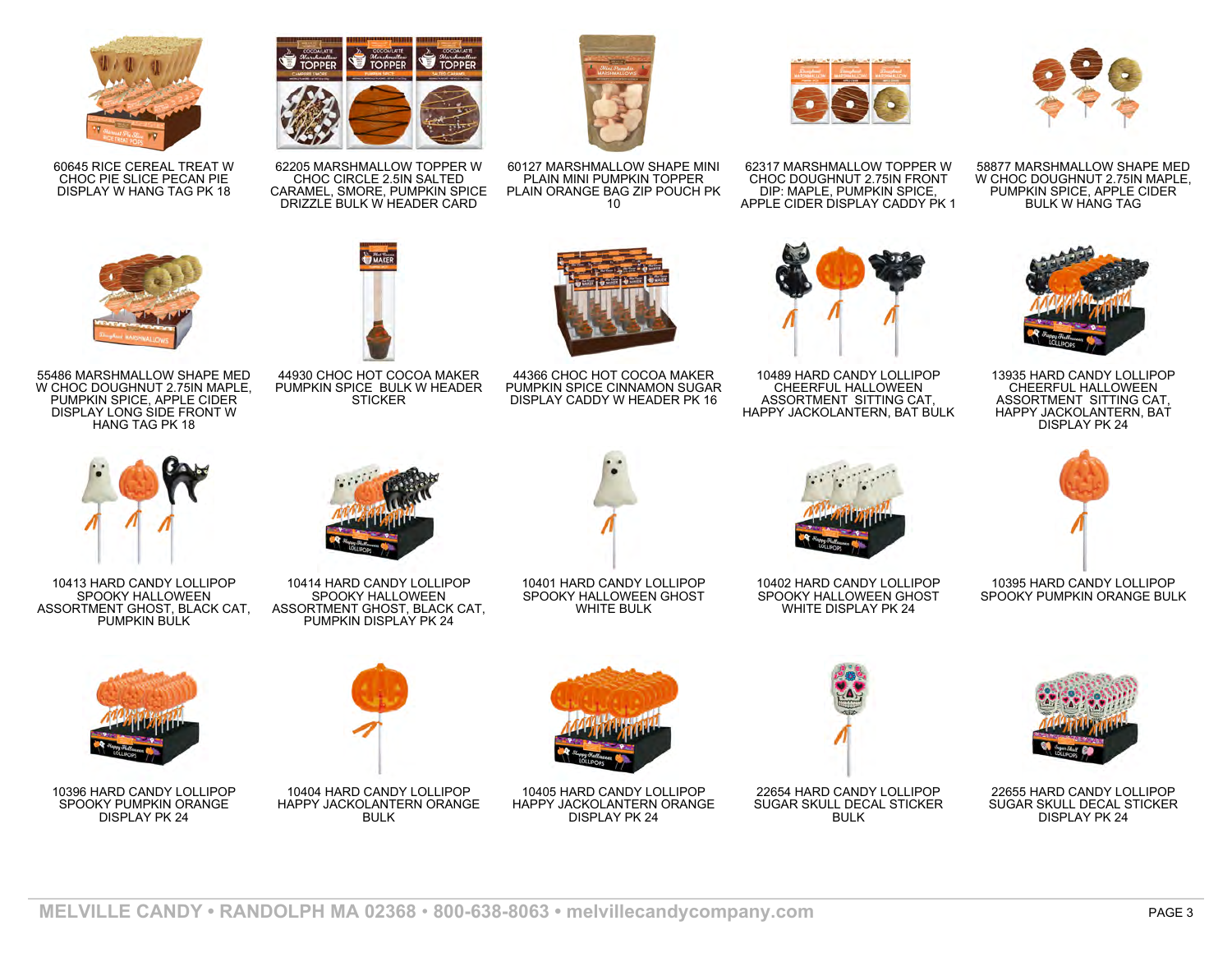

14839 HARD CANDY LOLLIPOP FROSTED SUGAR SKULL BLUE, PINK, PURPLE BULK



44185 HARD CANDY LOLLIPOP FROSTED GOTHIC HALLOWEEN ASSORTMENT SPIDER WEB, SKELETON HAND, SKULL DISPLAY PK 24



22992 HARD CANDY LOLLIPOP GROSS OUT HALLOWEEN ASSORTMENT BLOOD, BOOGER, BARF DISPLAY W WRAP STICKER PK 24



10495 HARD CANDY GIANT SKULL WHITE, GREEN, PURPLE BULK



14842 HARD CANDY LOLLIPOP FROSTED SUGAR SKULL BLUE, PINK, PURPLE DISPLAY PK 24



41434 HARD CANDY LOLLIPOP FROSTED GOTHIC HALLOWEEN SPIDERWEB - BLACK GREEN PURPLE BULK



10398 HARD CANDY LOLLIPOP SKULL & CROSSBONES WHITE COTTON CANDY BULK



10510 HARD CANDY LOLLIPOP MONSTER HEAD FRANKENSTEIN BULK



10399 HARD CANDY LOLLIPOP SKULL & CROSSBONES WHITE COTTON CANDY DISPLAY PK 24



44184 HARD CANDY LOLLIPOP FROSTED GOTHIC HALLOWEEN ASSORTMENT SPIDER WEB, SKELETON HAND, SKULL BULK



22647 HARD CANDY LOLLIPOP GROSS OUT HALLOWEEN ASSORTMENT BLOOD, BOOGER, BARF BULK W WRAP STICKER



10464 HARD CANDY LOLLIPOP BODY PARTS ASSORTMENT FINGER, EYE, HEART BULK

10497 HARD CANDY GIANT SKULL WHITE, GREEN, PURPLE DISPLAY  $PK9$ 



10472 HARD CANDY LOLLIPOP BODY PARTS ASSORTMENT FINGER, EYE, HEART DISPLAY PK 24



62601 HARD CANDY LOLLIPOP MONSTER HEAD FRANKENSTEIN DISPLAY PK 24

19588 HARD CANDY LOLLIPOP JACKOLANTERN AND GHOST 2OZ ASSORTMENT WITH FACE DECALS BULK



19589 HARD CANDY LOLLIPOP JACKOLANTERN AND GHOST 2OZ ASSORTMENT WITH FACE DECALS DISPLAY PK 24



53109 RICE CEREAL TREAT W CHOC TRIANGLE 3.2IN X 2.4IN CANDY CORN DRIZZLE BULK W HANG TAG



12029 HARD CANDY GIANT FANCY PARTY MASK PURPLE, RED, GREEN **BULK** 



18319 HARD CANDY GIANT FANCY PARTY MASK PURPLE, RED, GREEN DISPLAY PK 10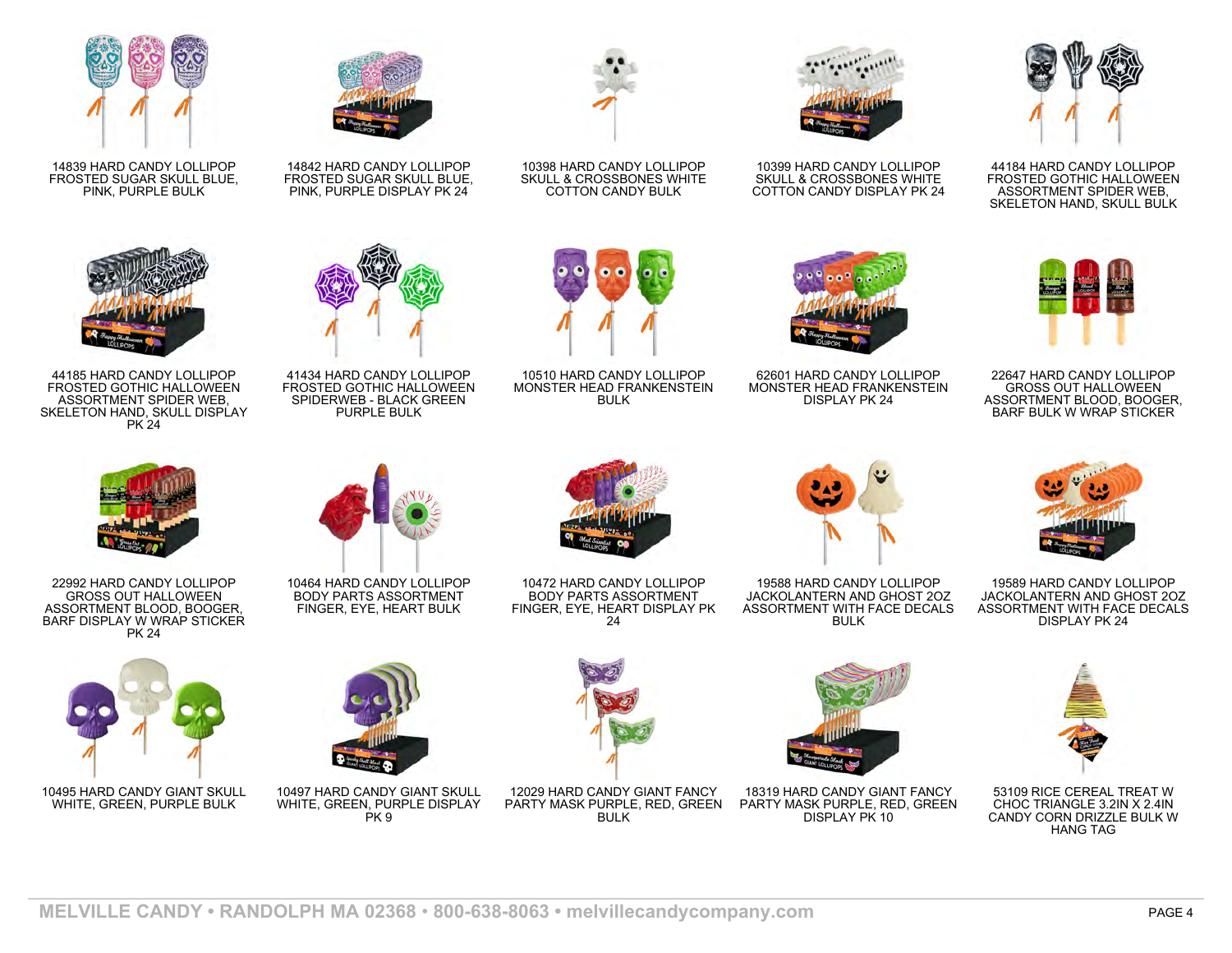

58093 RICE CEREAL TREAT W CHOC TRIANGLE 3.2IN X 2.4IN CANDY CORN DRIZZLE DISPLAY W HANG TAG PK 18



61379 RICE CEREAL TREAT W CHOC RECTANGLE 2IN X 3IN MONSTER HALLOWEEN ASSORTMENT BULK W HANG TAG



62200 RICE CEREAL TREAT W CHOC PUMPKIN CANDY CORN SMILES BULK W HEADER CARD



62199 CHOC COOKIE HALLOWEEN DECORATED ASSORTMENT MUMMY, FRANKENSTEIN, WEREWOLF BULK W HANG TAG



61383 RICE CEREAL TREAT W CHOC RECTANGLE 2IN X 3IN FRANKENSTEIN, MUMMY, AND WEREWOLF BULK W HANG TAG

58377 RICE CEREAL TREAT W CHOC RECTANGLE 2IN X 3IN MONSTER HALLOWEEN ASSORTMENT DISPLAY W HANG TAG PK 18

62098 RICE CEREAL TREAT W CHOC PUMPKIN CANDY CORN SMILES DISPLAY W HANG TAG PK 15

55495 CHOC COOKIE SQUARE CANDY CORN BARK DISPLAY LONG SIDE FRONT W HANG TAG PK 18



60728 RICE CEREAL TREAT W CHOC RECTANGLE 2IN X 3IN FRANKENSTEIN, MUMMY, AND WEREWOLF DISPLAY W HANG TAG PK 18



62445 RICE CEREAL TREAT W CHOC RECTANGLE 2IN X 3IN FRANKENSTEIN BULK W HANG TAG



61030 RICE CEREAL TREAT W CHOC RECTANGLE 2IN X 3IN MUMMY BULK W HANG TAG



59845 RICE CEREAL TREAT W CHOC CIRCLE EYEBALLS DISPLAY W HANG TAG PK 18



62314 RICE CEREAL TREAT W CHOC CIRCLE EYEBALLS BULK W HEADER STICKER





41321 CHOC COOKIE HALLOWEEN DECAL ASSORTMENT SKULL FRANKENSTEIN, PUMPKIN BULK W HANG TAG



55827 CHOC COOKIE STICK STIRRER PIROULINE WITCH FINGER BUCKET PK 30



60738 CHOC COOKIE HALLOWEEN DECORATED ASSORTMENT MUMMY, FRANKENSTEIN, WEREWOLF DISPLAY LONG SIDE FRONT W HANG TAG PK 18



61382 CHOC COOKIE STICK STIRRER PIROULINE WITCH FINGER BULK W HEADER CARD



61406 RICE CEREAL TREAT W CHOC CIRCLE EYEBALLS BULK W HANG TAG

41489 CHOC COOKIE HALLOWEEN DECAL ASSORTMENT SKULL, FRANKENSTEIN, PUMPKIN DISPLAY LONG SIDE FRONT W HANG TAG PK 18



59343 CHOC COOKIE SQUARE CANDY CORN BARK BULK W HANG TAG